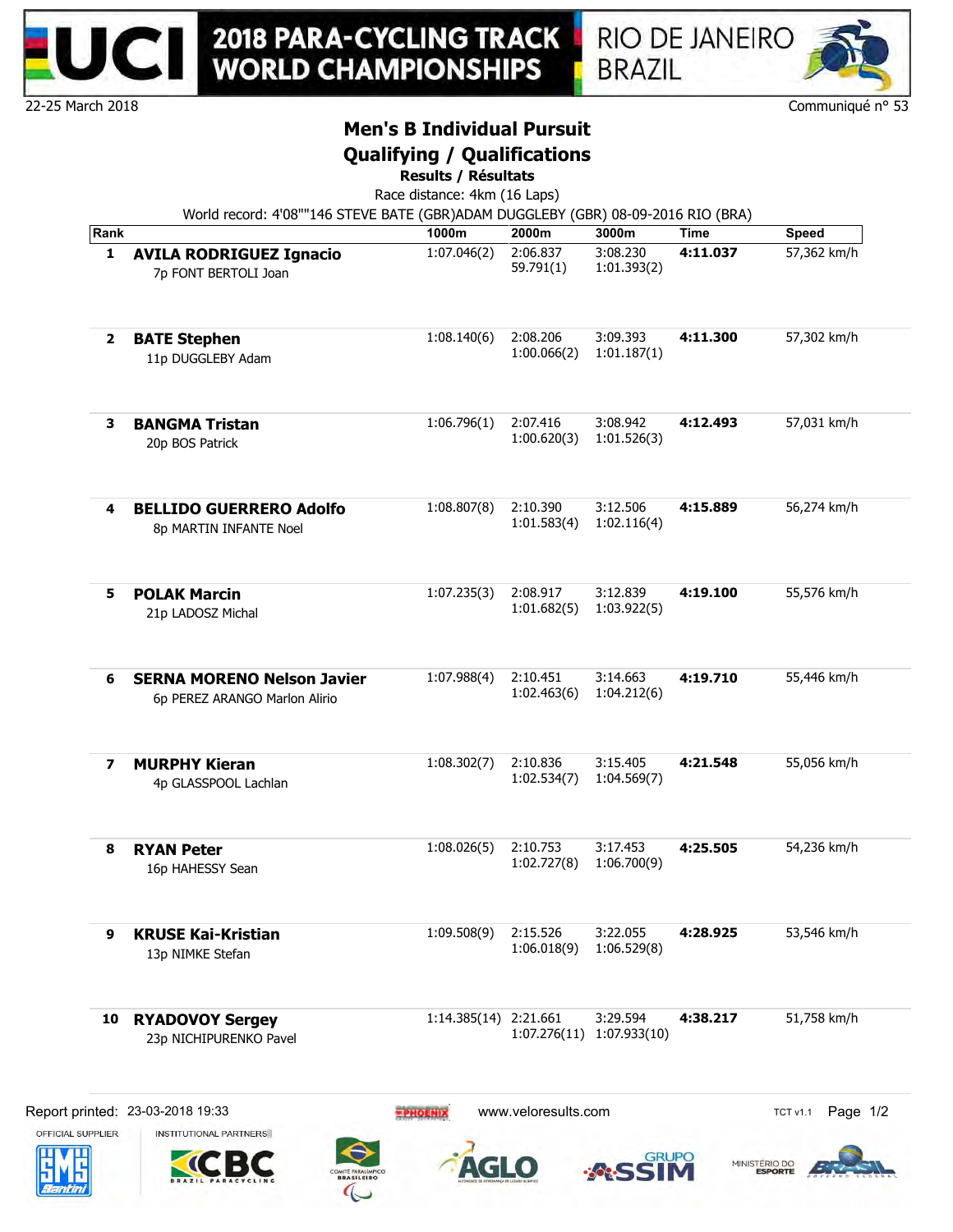



# **Men's B Individual Pursuit**

### **Qualifying / Qualifications**

**Results / Résultats**

Race distance: 4km (16 Laps)

| Rank |                                                             | 1000m                 | 2000m    | 3000m                                 | Time     | Speed       |
|------|-------------------------------------------------------------|-----------------------|----------|---------------------------------------|----------|-------------|
| 11   | <b>TRIPPLET Cherster</b><br>25p PEDONE Stephen              | 1:12.327(11)          | 2:19.973 | 3:32.612<br>1:07.646(12) 1:12.639(14) | 4:39.649 | 51,493 km/h |
| 12   | <b>GOMEZ Maximiliano</b><br>1p TOLOZA Sebastian             | 1:11.357(10) 2:18.626 |          | 3:29.649<br>1:07.269(10) 1:11.023(13) | 4:42.510 | 50,971 km/h |
| 13   | <b>LEMOS ANDRADE Marcelo</b><br>5p NOVELLO Marcos Christian | 1:14.363(13) 2:22.955 |          | 3:33.507<br>1:08.592(13) 1:10.552(12) | 4:45.587 | 50,422 km/h |
| 14   | <b>GUSTAFSSON Jorgen</b><br>24p STREIJFFERT Marcus          | 1:17.591(16) 2:27.412 |          | 3:37.306<br>1:09.821(15) 1:09.894(11) | 4:46.760 | 50,216 km/h |
| 15   | <b>VILLALBA Raul</b><br>2p ROMERO Ezequiel                  | 1:19.854(17)          | 2:29.255 | 3:42.062<br>1:09.401(14) 1:12.807(15) | 4:47.194 | 50,140 km/h |
| 16   | <b>KIMURA Kazuhei</b><br>17p TERUI Takunari                 | 1:13.523(12) 2:24.194 |          | 3:37.782<br>1:10.671(16) 1:13.588(16) | 4:50.868 | 49,506 km/h |
| 17   | <b>MOHD ALI Muhammad</b><br>18p MOHD ZONIS Muhammad Firdaus | 1:16.961(15) 2:29.820 |          | 3:45.587<br>1:12.859(17) 1:15.767(17) | 5:02.028 | 47,677 km/h |
| 18   | <b>ASSOR Frederick</b><br>14p MENSAH Rudolf                 | 1:26.682(18) 3:04.282 |          | 4:44.324<br>1:37.600(18) 1:40.042(18) | 6:24.329 | 37,467 km/h |

Communiqué approved by the President of the Commissaires Panel

Report printed: 23-03-2018 19:33 **EXECUTE: THORNIX** www.veloresults.com TCT v1.1 Page 2/2

OFFICIAL SUPPLIER









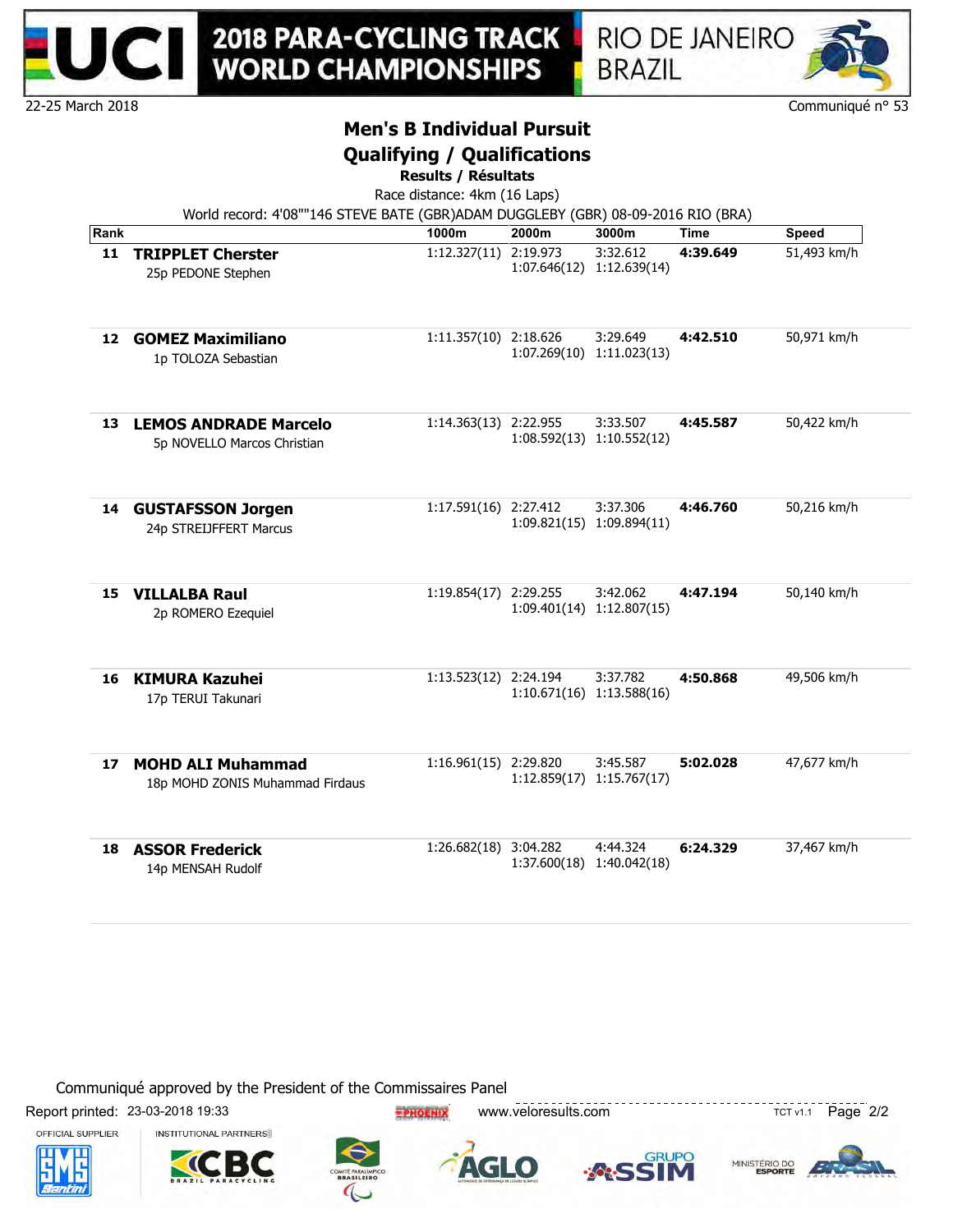



**Communiqué n° 64**

# **Men's C1 Scratch Race Qualification Results / Résultats**

Race distance: 10 km (40 laps)

Elapsed time: 13:47 **Average speed: Speed: 43,53 km/h** 

| <b>Rank Bib</b> |     | <b>Name</b>          | <b>Nation</b> | Team               | <b>Laps Down</b> |
|-----------------|-----|----------------------|---------------|--------------------|------------------|
|                 | 37  | TEN ARGILES Ricardo  | <b>ESP</b>    | <b>SPAIN</b>       |                  |
|                 | 34. | <b>WILSON Ross</b>   | <b>CAN</b>    | CANADA             | -1               |
| 3               |     | 41 NIJHUIS Arnoud    | <b>NED</b>    | <b>NETHERLANDS</b> | -2               |
| 4               |     | 43 LISTER William    | <b>USA</b>    | UNITED STATES OF   | $-2$             |
| 5               | 38  | <b>WINKLER Erich</b> | <b>GER</b>    | <b>GERMANY</b>     | -3               |
| 6               | 39  | MASINI Giancarlo     | ITA           | <b>ITALY</b>       | -3               |
|                 |     |                      |               |                    |                  |

Top 3 riders to qualify for Scratch C1-3 Final

Communiqué approved by the Secretary of the Commissaires Panel

Report printed: 23-03-2018 18:25 <br> **EPHOENIX** www.veloresults.com **TCM V2** Page 1/1

OFFICIAL SUPPLIER

INSTITUTIONAL PARTNERS



AGLO

**RUPO** 

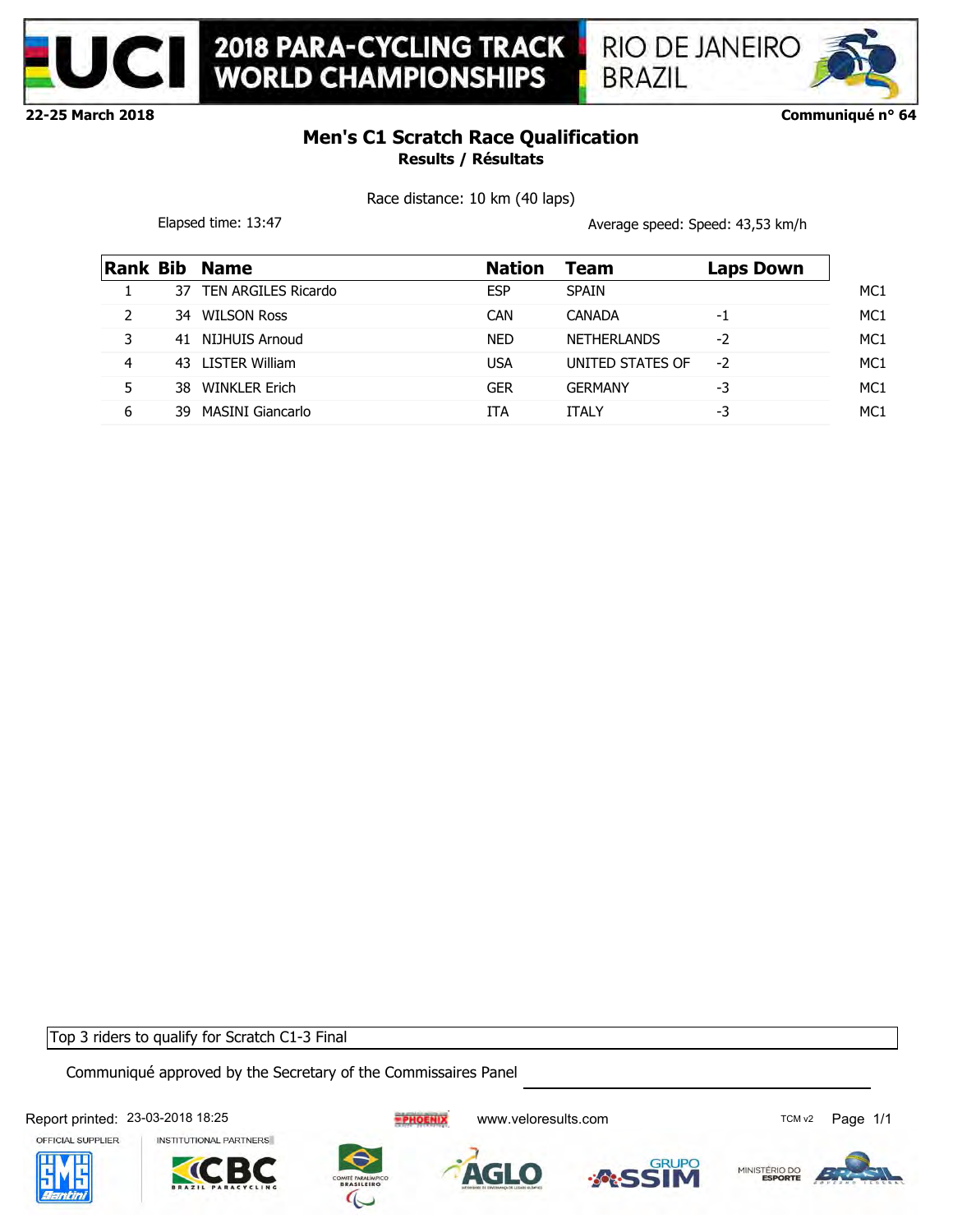



**Communiqué n° 65**

# **Men's C2 Scratch Race Qualification Results / Résultats**

Race distance: 10 km (40 laps)

Elapsed time: 14:19 **Average speed: Speed: 41,909 km/h** 

|   |     | <b>Rank Bib Name</b>             | <b>Nation</b>    | Team                     | <b>Laps Down</b> |
|---|-----|----------------------------------|------------------|--------------------------|------------------|
| 1 |     | 55 CHERNOVE Tristen              | <b>CAN</b>       | <b>CANADA</b>            |                  |
| 2 |     | 36 PEREA ARANGO Alejandro        | <b>COL</b>       | <b>COLOMBIA</b>          |                  |
| 3 |     | 52 HICKS Darren                  | <b>AUS</b>       | <b>AUSTRALIA</b>         |                  |
| 4 |     | 64 KAWAMOTO Shota                | <b>JPN</b>       | <b>JAPAN</b>             |                  |
| 5 |     | 65 GILMUTDINOV Arslan            | <b>RUS</b>       | <b>RUSSIAN FEDERATIO</b> |                  |
| 6 | 59. | KOBLASA Ivo                      | C <sub>7</sub> F | <b>CZECH REPUBLIC</b>    |                  |
| 7 |     | 58 ROMERO RAMIREZ Cristian David | <b>COL</b>       | <b>COLOMBIA</b>          |                  |
| 8 |     | 61 LACROIX Francois              | <b>FRA</b>       | <b>FRANCE</b>            |                  |
| 9 |     | 63 LYNCH Colin                   | <b>IRL</b>       | <b>IRELAND</b>           |                  |
|   |     | 66 CULP Sean                     | <b>USA</b>       | UNITED STATES OF         | <b>DNF</b>       |

Top 7 riders to qualify for Scratch C1-3 Final

Communiqué approved by the Secretary of the Commissaires Panel

Report printed: 23-03-2018 18:37 CM CONSTANTING THE PHOTHIC WWW.veloresults.com

OFFICIAL SUPPLIER







AGLO

**RUPO** 

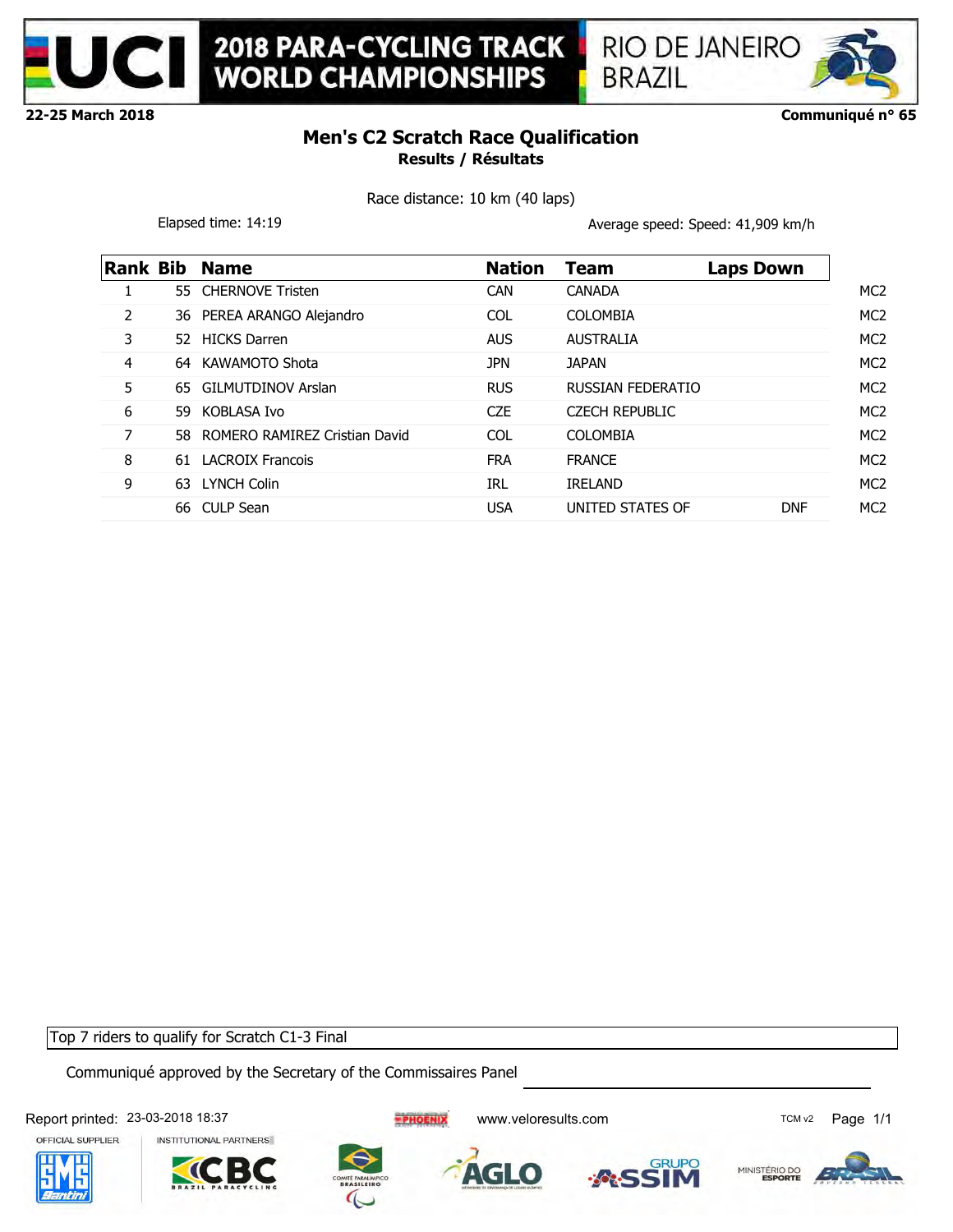



**Communiqué n° 66**

# **Men's C3 Scratch Race Qualification Results / Résultats**

Race distance: 10 km (40 laps)

Elapsed time: 13:42 Average speed: Speed: ∞ km/h

**BRAZIL** 

| Rank Bib |     | <b>Name</b>                    | <b>Nation</b> | Team                 | <b>Laps Down</b> |
|----------|-----|--------------------------------|---------------|----------------------|------------------|
| 1        | 86. | SANTAS ASENSIO Eduardo         | <b>ESP</b>    | <b>SPAIN</b>         |                  |
| 2        |     | 83 SCHELFHOUT Diederick        | <b>BEL</b>    | <b>BELGIUM</b>       |                  |
| 3        |     | 96 BERENYI Joseph              | <b>USA</b>    | UNITED STATES OF     | $-1$             |
| 4        | 82  | <b>BOSMANS Kris</b>            | <b>BEL</b>    | <b>BELGIUM</b>       | $-1$             |
| 5        |     | 95 USTINOV Sergey              | <b>RUS</b>    | RUSSIAN FEDERATIO    | $-1$             |
| 6        | 92  | <b>BOERSMA Stijn</b>           | NED           | <b>NETHERLANDS</b>   | $-1$             |
| 7        | 87  | <b>WATSON Benjamin</b>         | <b>GBR</b>    | <b>GREAT BRITAIN</b> | $-1$             |
| 8        | 81  | NICHOLAS David                 | AUS.          | <b>AUSTRALIA</b>     | $-1$             |
| 9        | 89  | <b>ANOBILE Fabio</b>           | <b>ITA</b>    | <b>ITALY</b>         | $-1$             |
| 10       | 91  | AMIZAZAHAN Muhammad Adi Raimie | <b>MAS</b>    | MALAYSIA             | $-1$             |
| 11       |     | 88 SCHINDLER Matthias          | <b>GER</b>    | <b>GERMANY</b>       | $-1$             |
|          | 84  | <b>SCIARRA LUCATO Fabio</b>    | <b>BRA</b>    | <b>BRAZIL</b>        | -3<br><b>DNF</b> |

Top 9 riders to qualify for Scratch C1-3 Final Warning and Relagation : #89 ANOBILE Fabio (ITA) for riding on the blue band during the sprint Warning : #82 BOSMANS Kris (BEL) for moving down towards the inside of the track when a rival was already there

Communiqué approved by the Secretary of the Commissaires Panel

Report printed: 23-03-2018 19:03 entitled: 23-03-2018 19:03



INSTITUTIONAL PARTNERS





AGLO



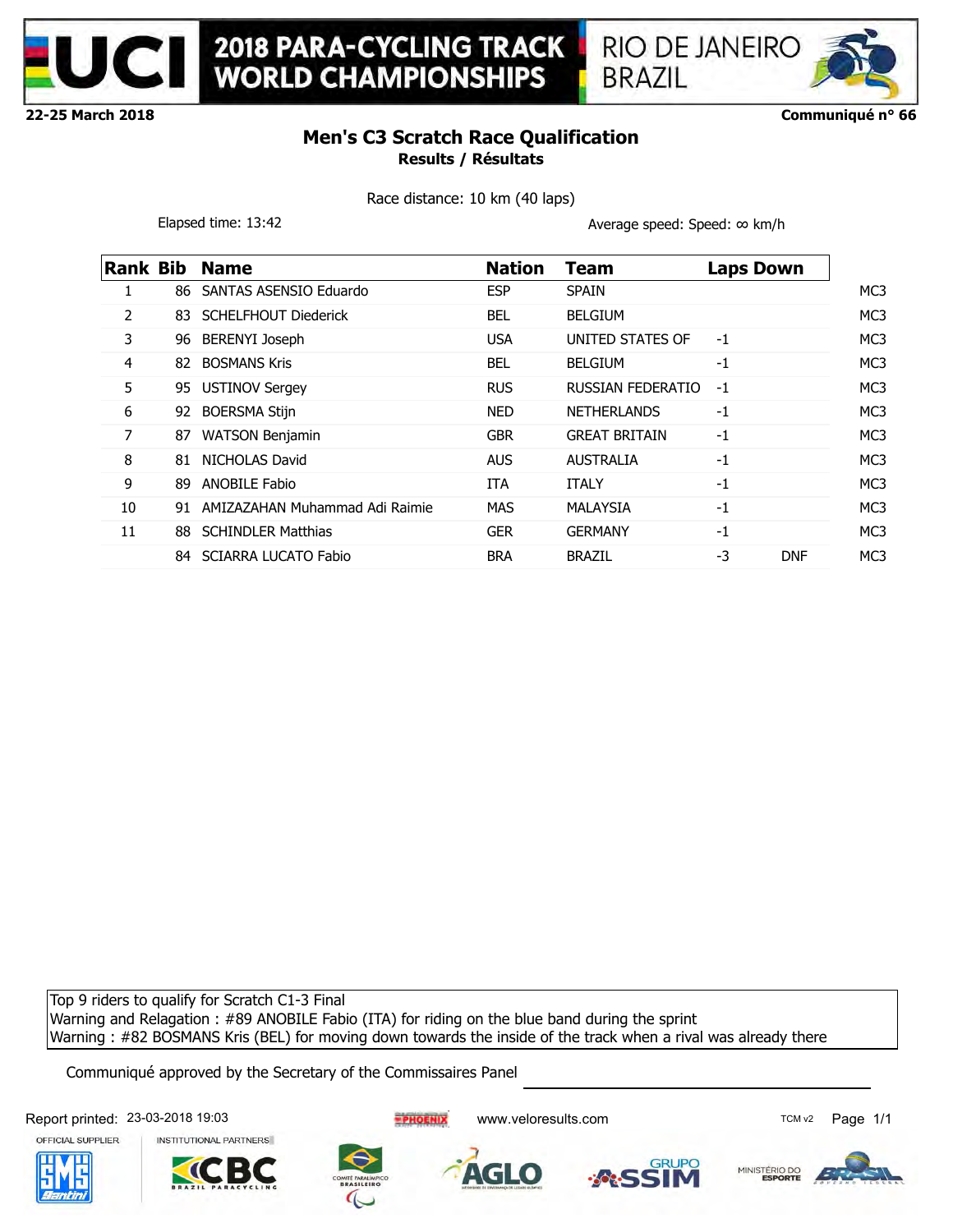



## **Men's C1 1km Time Trial**

**Final**

**Results / Résultats Race distance : 1km (4 Laps)**

**World record: 1'11"937 LI ZHANGYU (CHN) 10-09-2016 RIO (BRA)**

| Rank Bib          |    | <b>Name</b>                                       | Team               | 250m       | 500m                 | 750m                   | <b>Time</b>            | <b>Speed</b> |
|-------------------|----|---------------------------------------------------|--------------------|------------|----------------------|------------------------|------------------------|--------------|
|                   | 35 | LI Zhangyu                                        | PEOPLE'S REPUBLIC  | 21.834(1)  | 38.151<br>16.316(2)  | 54.963<br>16.812(2)    | 1:12.586               | 49,596 km/h  |
| 2                 | 41 | <b>NIJHUIS Arnoud</b>                             | <b>NETHERLANDS</b> | 21.900(2)  | 37.797<br>15.896(1)  | 54.564<br>16.767(1)    | 1:13.106               | 49,243 km/h  |
| 3                 | 37 | <b>TEN ARGILES Ricardo</b>                        | <b>SPAIN</b>       | 24.260(5)  | 41.507<br>17.247(3)  | 59.088<br>17.580(3)    | 1:17.276               | 46,586 km/h  |
| 4                 | 34 | <b>WILSON Ross</b>                                | <b>CANADA</b>      | 25.533(8)  | 43.406<br>17.872(5)  | 1:01.285<br>17.879(4)  | 1:19.564               | 45.246 km/h  |
| 5                 | 31 | LOPEZ Rodrigo Fernando                            | <b>ARGENTINA</b>   | 23.226(3)  | 41.044<br>17.817(4)  | 1:00.190<br>19.145(8)  | 1:19.914               | 45.048 km/h  |
| 6                 | 40 | <b>SHAHARUDDIN Mohamad</b><br><b>Yusof Hafizi</b> | <b>MALAYSIA</b>    | 23.817(4)  | 42.104<br>18.287(6)  | 1:01.347<br>19.242(9)  | 1:21.731<br>20.384(10) | 44,046 km/h  |
| $\overline{7}$    | 38 | <b>WINKLER Erich</b>                              | <b>GERMANY</b>     | 27.534(10) | 45.849<br>18.315(8)  | 1:04.013<br>18.163(5)  | 1:22.573               | 43,597 km/h  |
| 8                 | 32 | <b>THOMPSON Darcy</b>                             | <b>AUSTRALIA</b>   | 26.903(9)  | 45.208<br>18.305(7)  | 1:03.602<br>18.393(6)  | 1:22.612               | 43,577 km/h  |
| 9                 | 43 | <b>LISTER William</b>                             | UNITED STATES OF   | 25.533(7)  | 44.678<br>19.145(10) | 1:03.981<br>19.302(10) | 1:23.499               | 43,114 km/h  |
| 10                | 42 | <b>KEY Todd</b>                                   | UNITED STATES OF   | 28.172(11) | 46.874<br>18.702(9)  | 1:05.545<br>18.671(7)  | 1:24.870               | 42.417 km/h  |
| 11                | 33 | <b>GOMES SOARES Carlos</b><br>Alberto             | <b>BRAZIL</b>      | 24.702(6)  | 44.151<br>19.449(11) | 1:04.586<br>20.434(11) | 1:26.089               | 41,817 km/h  |
| $12 \overline{ }$ | 39 | <b>MASINI Giancarlo</b>                           | <b>ITALY</b>       | 28.889(12) | 49.840<br>20.951(12) | 1:10.585<br>20.745(12) | 1:31.653               | 39,278 km/h  |

Communiqué approved by the President of the Commissaires Panel

Report printed: 23-03-2018 13:13 THE THORNEY WWW.veloresults.com TCT v1.1 Page 1/1











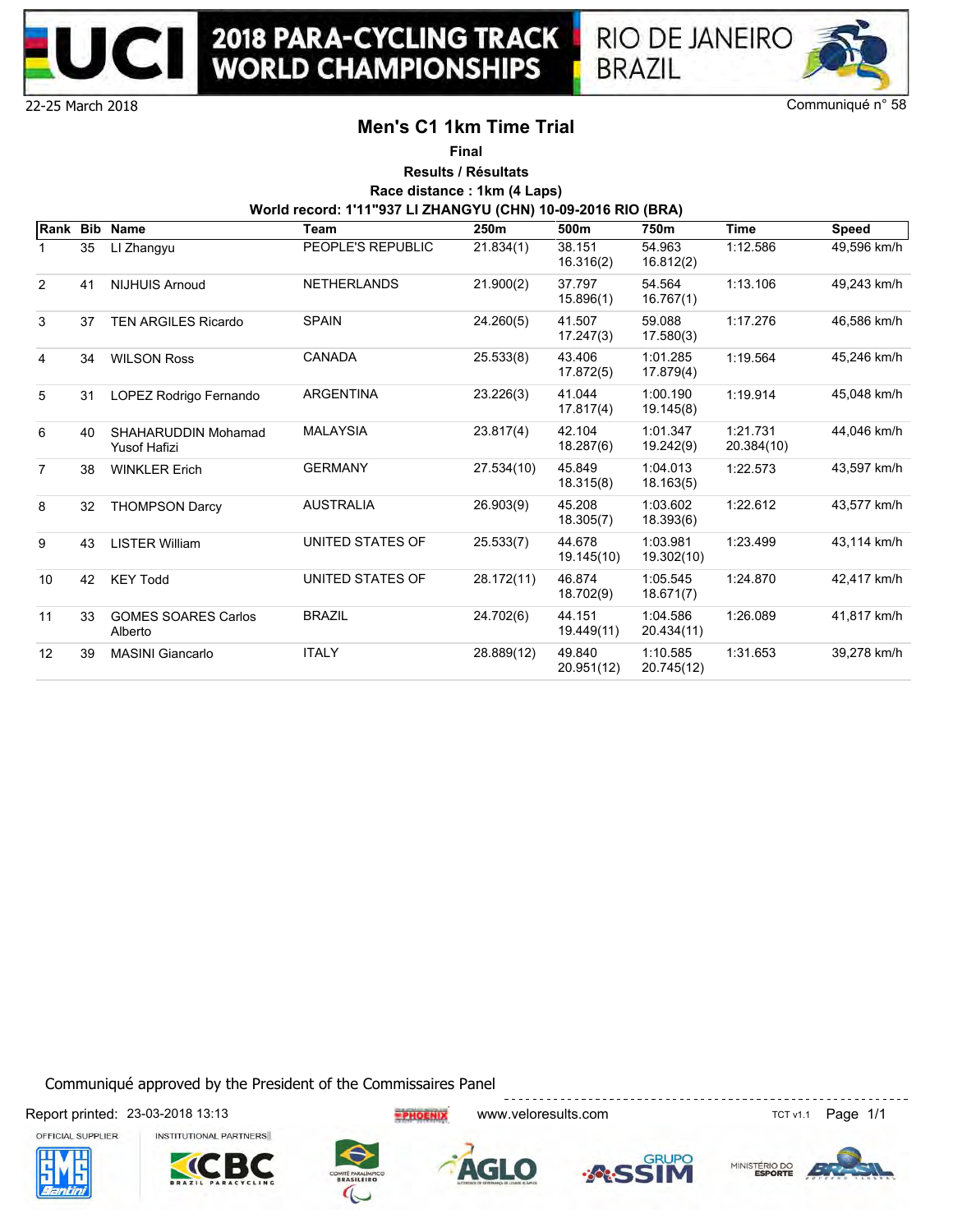



## **Men's C2 1km Time Trial**

**Final**

**Results / Résultats Race distance : 1km (4 Laps)**

**World record: 1'13"235 XIE HAO (CHN) 12-04-2014 AGUASCALIENTES (MEX)**

|                |    | Rank Bib Name                           | <b>Team</b>             | 250m       | 500m                 | 750m                   | <b>Time</b>            | <b>Speed</b>  |
|----------------|----|-----------------------------------------|-------------------------|------------|----------------------|------------------------|------------------------|---------------|
| 1.             | 36 | PEREA ARANGO Alejandro                  | <b>COLOMBIA</b>         | 22.491(1)  | 38.876<br>16.384(2)  | 55.665<br>16.789(2)    | 1:13.396               | $49,048$ km/h |
| 2              | 55 | <b>CHERNOVE Tristen</b>                 | <b>CANADA</b>           | 23.914(5)  | 40.073<br>16.159(1)  | 56.512<br>16.439(1)    | 1:14.105               | 48.579 km/h   |
| 3              | 56 | <b>LIANG Guihua</b>                     | PEOPLE'S REPUBLIC       | 24.818(9)  | 41.484<br>16.665(3)  | 58.345<br>16.861(3)    | 1:15.672               | 47,573 km/h   |
| 4              | 62 | <b>ROLFE Louis</b>                      | <b>GREAT BRITAIN</b>    | 24.003(7)  | 41.233<br>17.230(7)  | 58.373<br>17.140(4)    | 1:16.195               | 47,247 km/h   |
| 5              | 51 | <b>ALLAN Gordon</b>                     | <b>AUSTRALIA</b>        | 23.356(3)  | 40.660<br>17.304(8)  | 58.243<br>17.582(7)    | 1:16.316               | 47,172 km/h   |
| 6              | 65 | <b>GILMUTDINOV Arslan</b>               | <b>RUSSIAN FEDERATI</b> | 24.025(8)  | 41.163<br>17.138(6)  | 58.686<br>17.522(6)    | 1:16.866               | 46,834 km/h   |
| $\overline{7}$ | 64 | <b>KAWAMOTO Shota</b>                   | <b>JAPAN</b>            | 25.022(10) | 42.090<br>17.068(5)  | 59.565<br>17.475(5)    | 1:17.701               | 46,331 km/h   |
| 8              | 58 | <b>ROMERO RAMIREZ Cristian</b><br>David | <b>COLOMBIA</b>         | 23.675(4)  | 40.721<br>17.046(4)  | 58.658<br>17.937(9)    | 1:17.939               | 46,189 km/h   |
| 9              | 61 | <b>LACROIX Francois</b>                 | <b>FRANCE</b>           | 23.926(6)  | 41.394<br>17.467(9)  | 59.425<br>18.030(10)   | 1:18.450               | 45,889 km/h   |
| 10             | 59 | <b>KOBLASA Ivo</b>                      | <b>CZECH REPUBLIC</b>   | 23.343(2)  | 41.137<br>17.793(11) | 59.465<br>18.327(11)   | 1:18.560               | 45,824 km/h   |
| 11             | 53 | <b>VROMANT Ewoud</b>                    | <b>BELGIUM</b>          | 26.981(14) | 44.689<br>17.707(10) | 1:02.583<br>17.894(8)  | 1:21.012               | 44,437 km/h   |
| 12             | 60 | <b>ECKHARD TIO Maurice Far</b>          | <b>SPAIN</b>            | 26.688(12) | 45.801<br>19.113(13) | 1:04.663<br>18.862(13) | 1:23.828               | 42,945 km/h   |
| 13             | 54 | DE OLIVEIRA HERLING Victor<br>Luise     | <b>BRAZIL</b>           | 26.540(11) | 44.828<br>18.288(12) | 1:04.051<br>19.223(14) | 1:24.078<br>20.026(14) | 42,817 km/h   |
| 14             | 66 | <b>CULP Sean</b>                        | UNITED STATES OF        | 28.618(15) | 47.805<br>19.186(14) | 1:06.612<br>18.807(12) | 1:25.791               | 41,962 km/h   |
| 15             | 63 | <b>LYNCH Colin</b>                      | <b>IRELAND</b>          | 26.779(13) | 46.098<br>19.318(15) | 1:05.873<br>19.774(15) | 1:26.577               | 41,581 km/h   |

Communiqué approved by the President of the Commissaires Panel

Report printed: 23-03-2018 15:47 **EXECT REPORT AT A REPORT WWW.Veloresults.com** TCT v1.1 Page 1/1











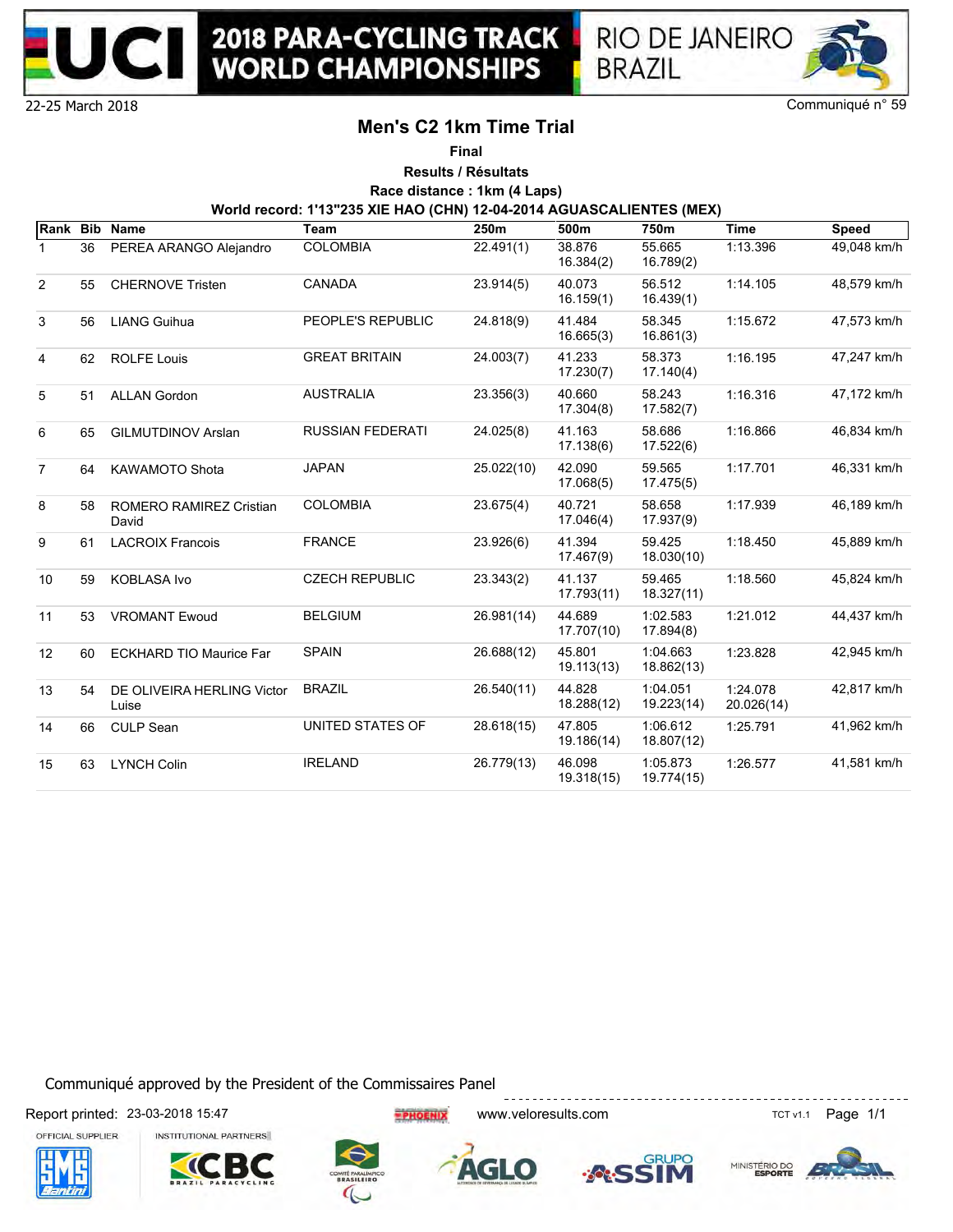



**BRAZIL** 

Communiqué n° 60

## **Men's C3 1km Time Trial**

**Final**

**Results / Résultats Race distance : 1km (4 Laps)**

**World record: 1'06"131 ALEXEY OBYDENNOV (RUS) 12-04-2014 AGUASCALIENTES (MEX)**

| Rank Bib       |    | <b>Name</b>                          | Team                    | 250m       | 500m                 | 750m                   | <b>Time</b>            | <b>Speed</b> |
|----------------|----|--------------------------------------|-------------------------|------------|----------------------|------------------------|------------------------|--------------|
| $\mathbf 1$    | 96 | <b>BERENYI Joseph</b>                | UNITED STATES OF        | 22.864(12) | 38.070<br>15.206(1)  | 53.503<br>15.432(1)    | 1:09.831               | 51,553 km/h  |
| 2              | 83 | <b>SCHELFHOUT Diederick</b>          | <b>BELGIUM</b>          | 22.318(7)  | 37.803<br>15.485(3)  | 53.704<br>15.900(3)    | 1:10.581               | 51,005 km/h  |
| 3              | 82 | <b>BOSMANS Kris</b>                  | <b>BELGIUM</b>          | 22.200(6)  | 38.137<br>15.936(9)  | 54.324<br>16.186(5)    | 1:10.910               | 50,768 km/h  |
| 4              | 94 | <b>OBYDENNOV Alexsey</b>             | <b>RUSSIAN FEDERATI</b> | 22.461(9)  | 37.779<br>15.318(2)  | 53.655<br>15.876(2)    | 1:11.033               | 50,680 km/h  |
| 5              | 89 | <b>ANOBILE Fabio</b>                 | <b>ITALY</b>            | 21.872(3)  | 37.747<br>15.875(5)  | 53.978<br>16.230(6)    | 1:11.216               | 50,550 km/h  |
| 6              | 97 | <b>KIMBALL Jason</b>                 | UNITED STATES OF        | 21.599(1)  | 37.224<br>15.625(4)  | 53.517<br>16.292(7)    | 1:11.405               | 50,416 km/h  |
| $\overline{7}$ | 81 | NICHOLAS David                       | <b>AUSTRALIA</b>        | 22.624(10) | 38.547<br>15.922(8)  | 54.612<br>16.065(4)    | 1:11.464               | 50,375 km/h  |
| 8              | 93 | <b>BATUKOV Sergei</b>                | <b>RUSSIAN FEDERATI</b> | 21.738(2)  | 37.620<br>15.881(6)  | 54.124<br>16.504(10)   | 1:11.649               | 50,244 km/h  |
| 9              | 86 | <b>SANTAS ASENSIO Eduardo</b>        | <b>SPAIN</b>            | 21.958(4)  | 38.014<br>16.056(10) | 54.363<br>16.349(8)    | 1:11.664               | 50,234 km/h  |
| 10             | 92 | <b>BOERSMA Stijn</b>                 | <b>NETHERLANDS</b>      | 22.687(11) | 38.585<br>15.897(7)  | 55.085<br>16.500(9)    | 1:12.690               | 49,525 km/h  |
| 11             | 90 | <b>FUJITA Masaki</b>                 | <b>JAPAN</b>            | 22.897(13) | 39.269<br>16.371(11) | 56.018<br>16.749(11)   | 1:13.765               | 48,803 km/h  |
| 12             | 87 | <b>WATSON Benjamin</b>               | <b>GREAT BRITAIN</b>    | 23.605(14) | 40.689<br>17.083(13) | 58.137<br>17.448(13)   | 1:16.121               | 47.293 km/h  |
| 13             | 88 | <b>SCHINDLER Matthias</b>            | <b>GERMANY</b>          | 23.894(15) | 41.191<br>17.297(14) | 58.477<br>17.285(12)   | 1:16.201               | 47,243 km/h  |
| 14             | 85 | <b>GRANADOS ALKORTA Amador SPAIN</b> |                         | 22.118(5)  | 38.570<br>16.452(12) | 57.279<br>18.709(14)   | 1:17.749               | 46.302 km/h  |
| 15             | 91 | AMIZAZAHAN Muhammad Adi<br>Raimie    | <b>MALAYSIA</b>         | 22.424(8)  | 39.865<br>17.441(15) | 58.576<br>18.710(15)   | 1:18.892<br>20.316(14) | 45,632 km/h  |
| 16             | 84 | <b>SCIARRA LUCATO Fabio</b>          | <b>BRAZIL</b>           | 27.814(16) | 47.597<br>19.782(16) | 1:08.467<br>20.870(16) | 1:30.685               | 39,697 km/h  |

Communiqué approved by the President of the Commissaires Panel

Report printed: 23-03-2018 16:34 CHA CHA CHARA WWW.veloresults.com CHA CHA TCT v1.1 Page 1/1



INSTITUTIONAL PARTNERS





AGLO





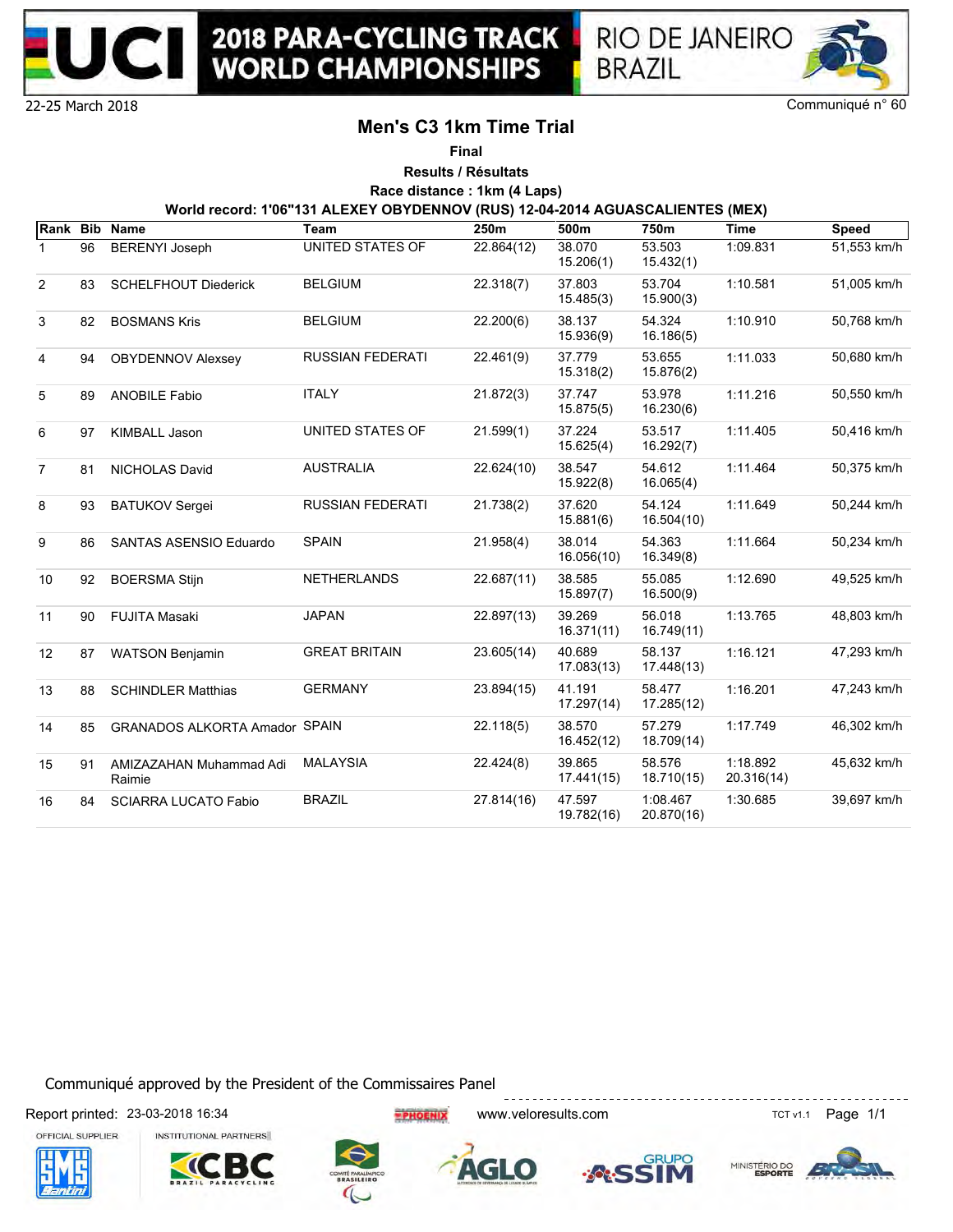



22-25 March 2018

# **Women's B Individual Pursuit**

## **Qualifying / Qualifications**

**Results / Résultats**

Race distance : 3km (12 Laps) World record: 3'23""328 EMMA FOY (NZL)Laura Fairweather (NZL) 10-04-2014 AGUASCALIENTES (MEX)

|                          | $\frac{1}{2}$ . The state of the state $\frac{1}{2}$ is the state of $\frac{1}{2}$ . The state of the state $\frac{1}{2}$ is the state of $\frac{1}{2}$<br>Rank Team | 1000m       | 2000m                   | Time                    | Speed       |
|--------------------------|----------------------------------------------------------------------------------------------------------------------------------------------------------------------|-------------|-------------------------|-------------------------|-------------|
| 1                        | <b>FACHIE Lora</b><br>165p HALL Corrine                                                                                                                              | 1:12.535(2) | 2:21.623<br>1:09.088(1) | 3:32.151<br>1:10.528(1) | 50,907 km/h |
| $\overline{2}$           | <b>HOET Griet</b><br>163p MONSIEUR Anneleen                                                                                                                          | 1:12.257(1) | 2:22.268<br>1:10.011(3) | 3:34.149<br>1:11.881(3) | 50,432 km/h |
| 3                        | <b>DUNLEVY Katie-George</b><br>167p MCCRYSTAL Eve                                                                                                                    | 1:15.798(3) | 2:25.799<br>1:10.001(2) | 3:36.776<br>1:10.977(2) | 49,821 km/h |
| 4                        | <b>CAMERON Amanda</b><br>169p VAN KAMPEN Hannah                                                                                                                      | 1:17.347(5) | 2:27.617<br>1:10.270(4) | 3:41.509<br>1:13.892(4) | 48,756 km/h |
| 5.                       | <b>PASCOE Hannah</b><br>170p WOLLASTON Nina                                                                                                                          | 1:19.923(7) | 2:33.401<br>1:13.478(5) | 3:48.516<br>1:15.115(5) | 47,261 km/h |
| 6                        | <b>GONCALVES FANHANI Marcia Ribeiro</b><br>164p BENATO Taise Maiara                                                                                                  | 1:18.780(6) | 2:34.513<br>1:15.733(6) | 3:50.186<br>1:15.673(6) | 46,918 km/h |
| $\overline{\phantom{a}}$ | <b>TSAKHILOVA Evgeniya</b><br>171p NIKISHINA Olga                                                                                                                    | 1:16.324(4) | 2:32.972<br>1:16.648(7) | 3:53.179<br>1:20.207(7) | 46,316 km/h |
| 8                        | <b>MOHD ZAIS Azlia Syafinaz</b><br>168p J. SAM Noraidillina Adilla                                                                                                   | 1:21.106(8) | 2:41.648<br>1:20.542(8) | 4:05.090<br>1:23.442(8) | 44,065 km/h |
| 9                        | <b>SANCHEZ Maria</b><br>161p BARROSO Micaela Belen                                                                                                                   | 1:29.329(9) | 2:56.133<br>1:26.804(9) | 4:24.365<br>1:28.232(9) | 40,852 km/h |

Communiqué approved by the Secretary of the Commissaires Panel

OFFICIAL SUPPLIER













MINISTÉRIO DO

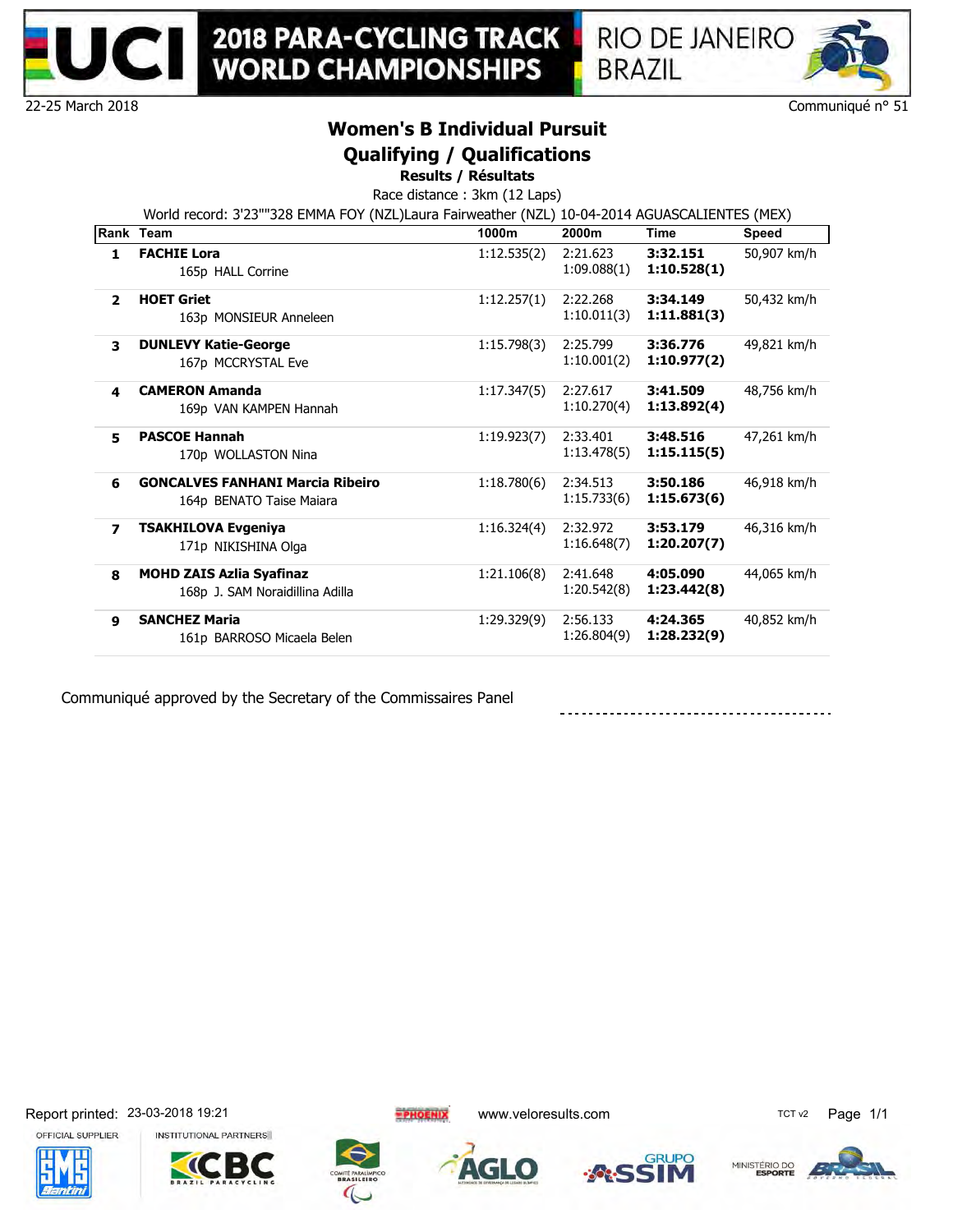



Communiqué n° 61

# **Women's B Individual Pursuit**

### **Results and Final Classification / Résultats et classement final**

Race distance : 3km (12 Laps)

World record: 3'23""328 EMMA FOY (NZL)Laura Fairweather (NZL) 10-04-2014 AGUASCALIENTES (MEX)

| <b>Medal</b>  | Rank Name      |     |                                                                           |            | 1000m               | 2000m    | <b>Time</b> | Speed  |
|---------------|----------------|-----|---------------------------------------------------------------------------|------------|---------------------|----------|-------------|--------|
| Gold          | $\mathbf{1}$   | 165 | <b>FACHIE Lora</b><br><b>HALL Corrine</b>                                 |            | <b>GBR</b> 1:12.487 | 2:21.548 | 3:31.685    | 51,019 |
| <b>Silver</b> | $\overline{2}$ | 163 | <b>HOET Griet</b><br><b>MONSIEUR Anneleen</b>                             |            | <b>BEL</b> 1:12.298 | 2:22.958 | 3:35.016    | 50,228 |
| <b>Bronze</b> | 3              | 167 | <b>DUNLEVY Katie-George</b><br><b>MCCRYSTAL Eve</b>                       |            | <b>IRL</b> 1:14.393 | 2:23.785 | 3:42.433    | 50,408 |
|               | 4              | 169 | <b>CAMERON Amanda</b><br>VAN KAMPEN Hannah                                |            | <b>NZL</b> 1:16.747 | 2:28.115 | 3:42.433    | 48,553 |
|               | 5              | 170 | <b>PASCOE Hannah</b><br><b>WOLLASTON Nina</b>                             | <b>NZL</b> |                     |          |             |        |
|               | 6              | 164 | <b>GONCALVES FANHANI Marcia Ribeiro BRA</b><br><b>BENATO Taise Majara</b> |            |                     |          |             |        |
|               | $\overline{ }$ | 171 | <b>TSAKHILOVA Evgeniya</b><br>NIKISHINA Olga                              | <b>RUS</b> |                     |          |             |        |
|               | 8              | 168 | <b>MOHD ZAIS Azlia Syafinaz</b><br>J. SAM Noraidillina Adilla             | <b>MAS</b> |                     |          |             |        |
|               | 9              | 161 | <b>SANCHEZ Maria</b><br><b>BARROSO Micaela Belen</b>                      | <b>ARG</b> |                     |          |             |        |
|               |                |     | Campauniau é annuau de la Hea Duaident of the Campaignaire Danal          |            |                     |          |             |        |

Communiqué approved by the President of the Commissaires Panel









 $\bullet$ 

TCT



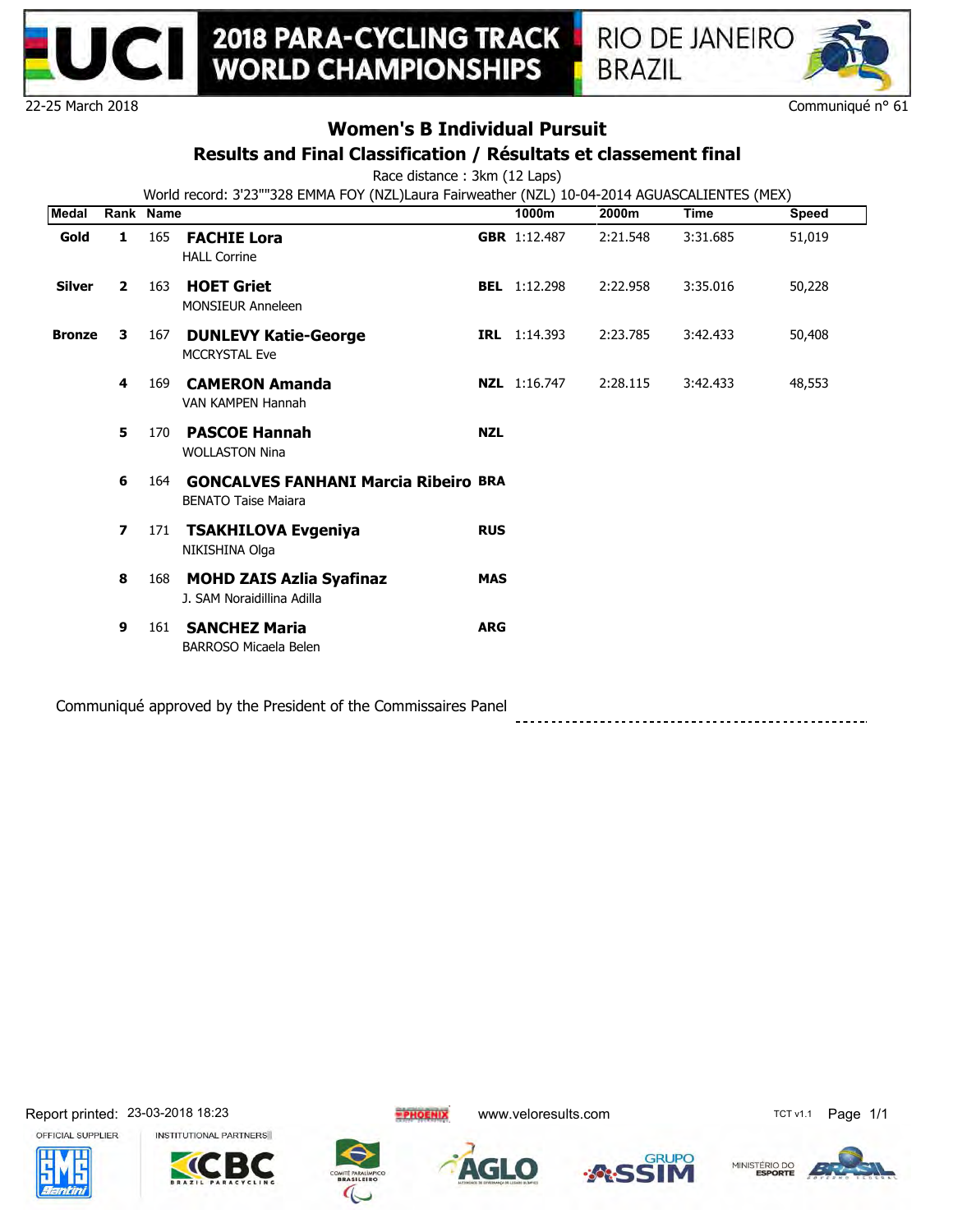

**2018 PARA-CYCLING TRACK<br>WORLD CHAMPIONSHIPS** 



**22-25 March 2018**

### **Communiqué n° 63**

## **Women's C1-3 Scratch Race Final Results / Résultats**

Race distance: 10 km (40 laps)

Elapsed time: 16:02 and the set of the set of the set of the Average speed: Speed: 37,422 km/h

| <b>Rank Bib</b> |      | <b>Name</b>                         | <b>Nation</b> | Team                 | <b>Laps Down</b> |
|-----------------|------|-------------------------------------|---------------|----------------------|------------------|
|                 |      | 196 NORBRUIS Alyda                  | <b>NED</b>    | <b>NETHERLANDS</b>   |                  |
|                 |      | 203 SCHINDLER Denise                | GER           | <b>GERMANY</b>       |                  |
| 3               |      | 205 WHITMORE Jamie                  | USA           | UNITED STATES OF     |                  |
| 4               |      | 194 MUNEVAR FLOREZ Daniela Carolina | COL           | <b>COLOMBIA</b>      |                  |
| 5               | 191  | REID Amanda                         | <b>AUS</b>    | <b>AUSTRALIA</b>     |                  |
|                 | 182. | TOFT Katie                          | GBR           | <b>GREAT BRITAIN</b> | <b>DNF</b>       |

Riders may choose to start from railing or blue band

Communiqué approved by the Secretary of the Commissaires Panel

Report printed: 23-03-2018 17:58 COMPART TELECTIVE TRICK WWW.veloresults.com COMPART TCM v2 Page 1/1 OFFICIAL SUPPLIER INSTITUTIONAL PARTNERS **RUPO** MINISTÉRIO DO AGLO



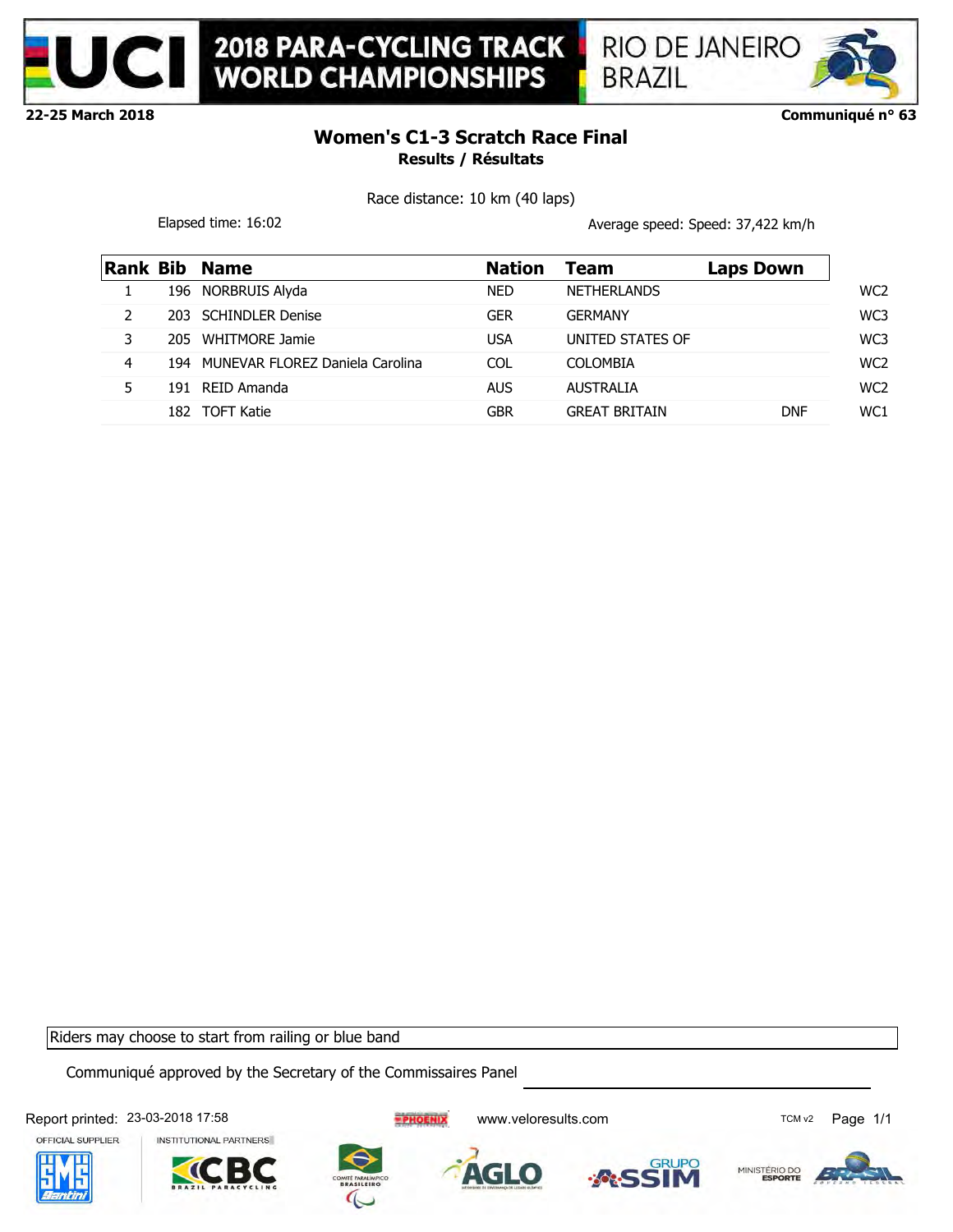



### **Women's C1 500m Time Trial**

**Finals / Finales**

**Results / Résultats**

**Race distance: 500m (2 Laps)**

**World record: 44"439 JIELI LE (CHN) 18-03-2016 MONTICHIARI (ITA)**

|     | <b>Rank Bib Name</b> | Team                 | 250m      | Time                | Speed       |
|-----|----------------------|----------------------|-----------|---------------------|-------------|
| 181 | LI Jieli             | PEOPLE'S REPUBLIC    | 24.434(1) | 43.430<br>18.996(1) | 41.446 km/h |
|     | 182 TOFT Katie       | <b>GREAT BRITAIN</b> | 27.263(2) | 47.153<br>19.890(2) | 38.173 km/h |

NEW WORLD RECORD : LI Jieli (CHN) : 43.430

Communiqué approved by the Secretary of the Commissaires Panel

Report printed: 23-03-2018 12:18 COMPARTY TELECTRIC WWW.veloresults.com COMPARTY TELECTRIC Page 1/1











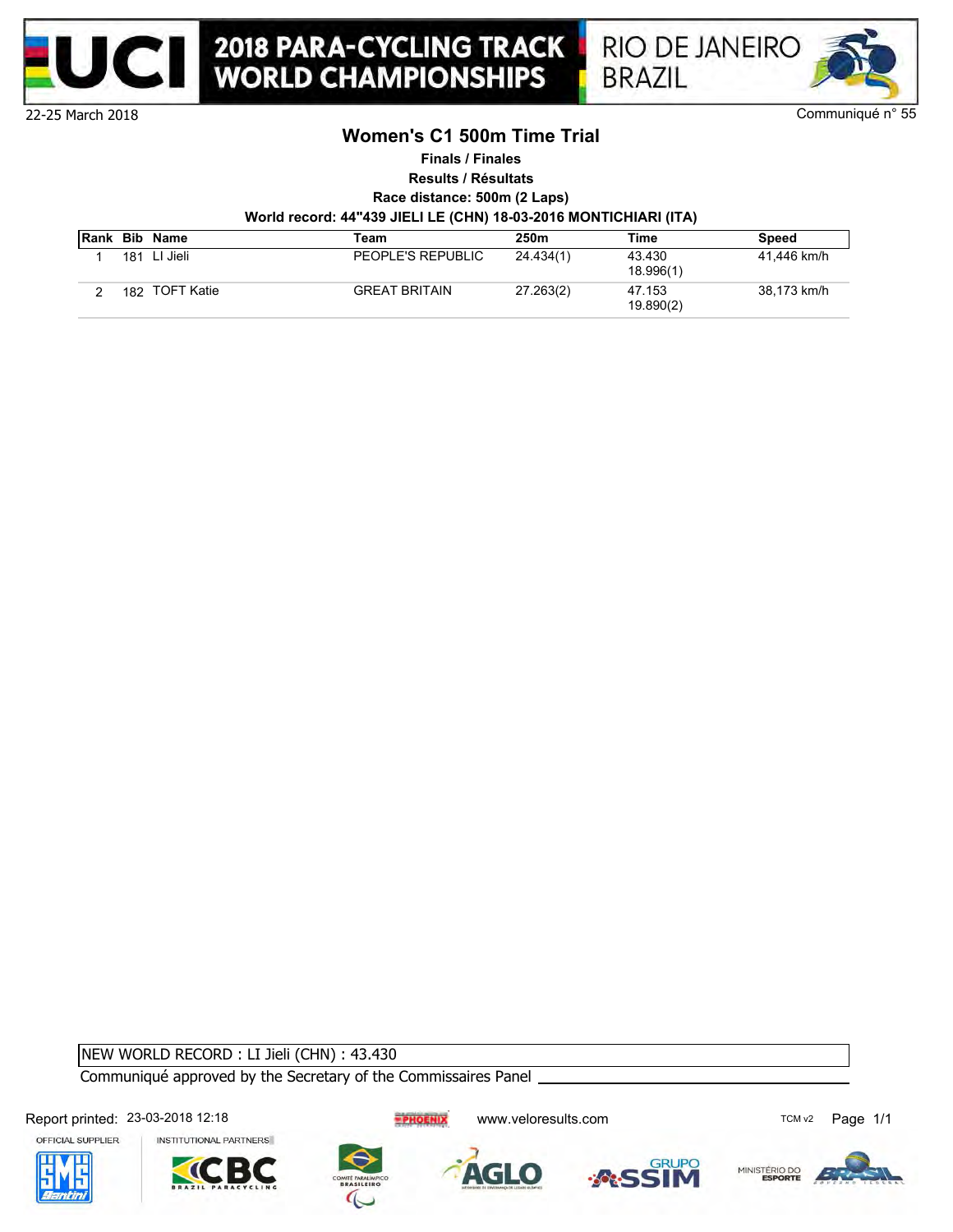



22-25 March 2018

### **Women's C2 500m Time Trial**

**Finals / Finales**

**Results / Résultats**

**Race distance: 500m (2 Laps)**

**World record: 39"631 ALYDA NORBRUIS (NED) 10-09-2016 RIO (BRA)**

| Rank           | <b>Bib</b> | Name                                      | Team               | 250m      | Time                | <b>Speed</b> |
|----------------|------------|-------------------------------------------|--------------------|-----------|---------------------|--------------|
|                | 196        | NORBRUIS Alyda                            | <b>NETHERLANDS</b> | 22.934(1) | 39.886<br>16.951(1) | 45.128 km/h  |
| $\overline{2}$ | 191        | REID Amanda                               | <b>AUSTRALIA</b>   | 23.486(2) | 41.034<br>17.547(2) | 43.866 km/h  |
| 3              | 192        | <b>SONG Zhenling</b>                      | PEOPLE'S REPUBLIC  | 25.129(4) | 43.432<br>18.303(4) | 41.444 km/h  |
| 4              | 204        | NOGUCHI Keiko                             | <b>JAPAN</b>       | 24.154(3) | 43.484<br>19.330(5) | 41.394 km/h  |
| 5              | 193        | <b>ZENG Sini</b>                          | PEOPLE'S REPUBLIC  | 26.790(5) | 45.047<br>18.257(3) | 39,958 km/h  |
| 6              | 194        | <b>MUNEVAR FLOREZ Daniela</b><br>Carolina | <b>COLOMBIA</b>    | 27.462(6) | 46.861<br>19.399(6) | 38.411 km/h  |
|                | 197        | <b>ELLINGTON Sarah</b>                    | <b>NEW ZEALAND</b> | 28.750(7) | 49.143<br>20.392(7) | 36.627 km/h  |

Communiqué approved by the Secretary of the Commissaires Panel

Report printed: 23-03-2018 12:22 example and the setting of the setting www.veloresults.com TCM v2 Page 1/1

OFFICIAL SUPPLIER







AGLO





**RUPO**